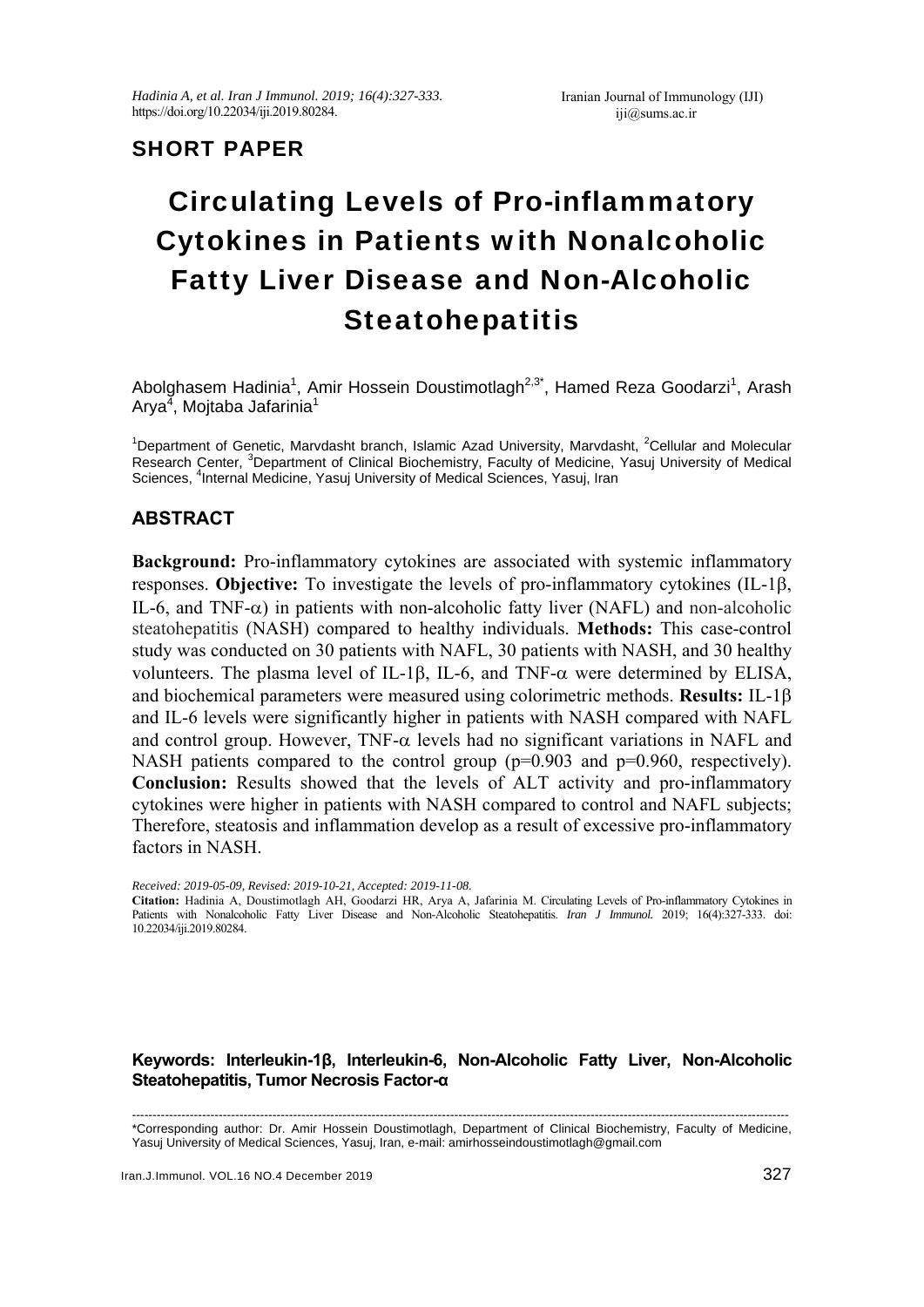#### **INTRODUCTION**

Non-alcoholic fatty liver disease (NAFLD) refers to the fat accumulation within hepatocytes, with no history of alcohol abuse or other causes of secondary hepatic steatosis. This accumulation is strongly associated with obesity and metabolic syndrome (1). There are two types of non-alcoholic fatty liver disease (NAFLD), namely nonalcoholic fatty liver (NAFL) and non-alcoholic steatohepatitis (NASH) (2). NAFL is non-inflammatory liver steatosis while NASH is hepatic steatosis associated with an inflammation not histologically distinct from alcohol steatohepatitis (3). NASH is the critical stage of NAFLD, and data have shown that 15%-20% of NASH patients develop liver cirrhosis in 10 to 20 years (4). The pathogenesis of NAFL and NASH has not been fully elucidated. Recent investigations have shown that the immune system plays an essential role in the initiation, maintenance, and progression of these diseases (5). Various immune parameters, such as cytokine level, have been studied for a better understanding of the pathophysiology of these diseases and as biomarkers for severity assessment and outcome prediction. General inflammatory biomarkers such as proinflammatory cytokines have been associated with the occurrence and prognosis of NAFLD (6). The interactions between cytokines and oxidative stress and lipid peroxidation play a vital role in the induction of alcoholic and nonalcoholic steatohepatitis (7). Cytokines have a critical part as mediators of injury, inflammation, fibrosis, and cirrhosis in NASH (8,9).The balance between pro-inflammatory and antiinflammatory cytokines also seems to play a significant role in systemic, local metabolic, and inflammatory processes involved in the development of NAFL and NASH (1,10). Because cytokines play an etiologic role in liver diseases and are characterized by contradictory results, liver biopsy remains the standard gold test for the diagnosis of NASH; however, since it is invasive and not readily accepted by patients, non-invasive diagnosis by serum biomarkers are eagerly needed (11). The objective of this study was to evaluate the levels of plasma pro-inflammatory cytokines  $(II - 1B, II - 6, I)$ and TNF- $\alpha$ ) in NAFL and NASH compared to healthy individuals.

#### **MATERIALS AND METHODS**

**Study Population.** This case-control study was performed on 30 patients with NAFL, 30 patients with NASH and 30 healthy subjects, all recruited at the same time. The subjects of both case and control groups were matched with age, sex, and other demographic variables while none of the controls had a history of liver disease. All patients underwent liver sonography, and clinical examinations to ensure a definitive diagnosis of the disease. The inclusion criteria were no smoking or alcohol consumption of higher than 20 g/day; male patients aged 30 to 60 years, no history of any hepatic diseases such as hepatitis infections (B and C), liver cirrhosis and liver cancer, and no use of statins, anticonvulsants, isoniazid, rifampin and glucocorticoids, known to promote fatty liver disease. The body mass index (BMI) was calculated through dividing the weight by height squared  $(kg/m<sup>2</sup>)$ . Five ml of antecubital vein blood was collected from each subject after overnight fasting. Blood samples were centrifuged at 3000 rpm for 10 min, and plasma aliquots were stored at -20°C for detection.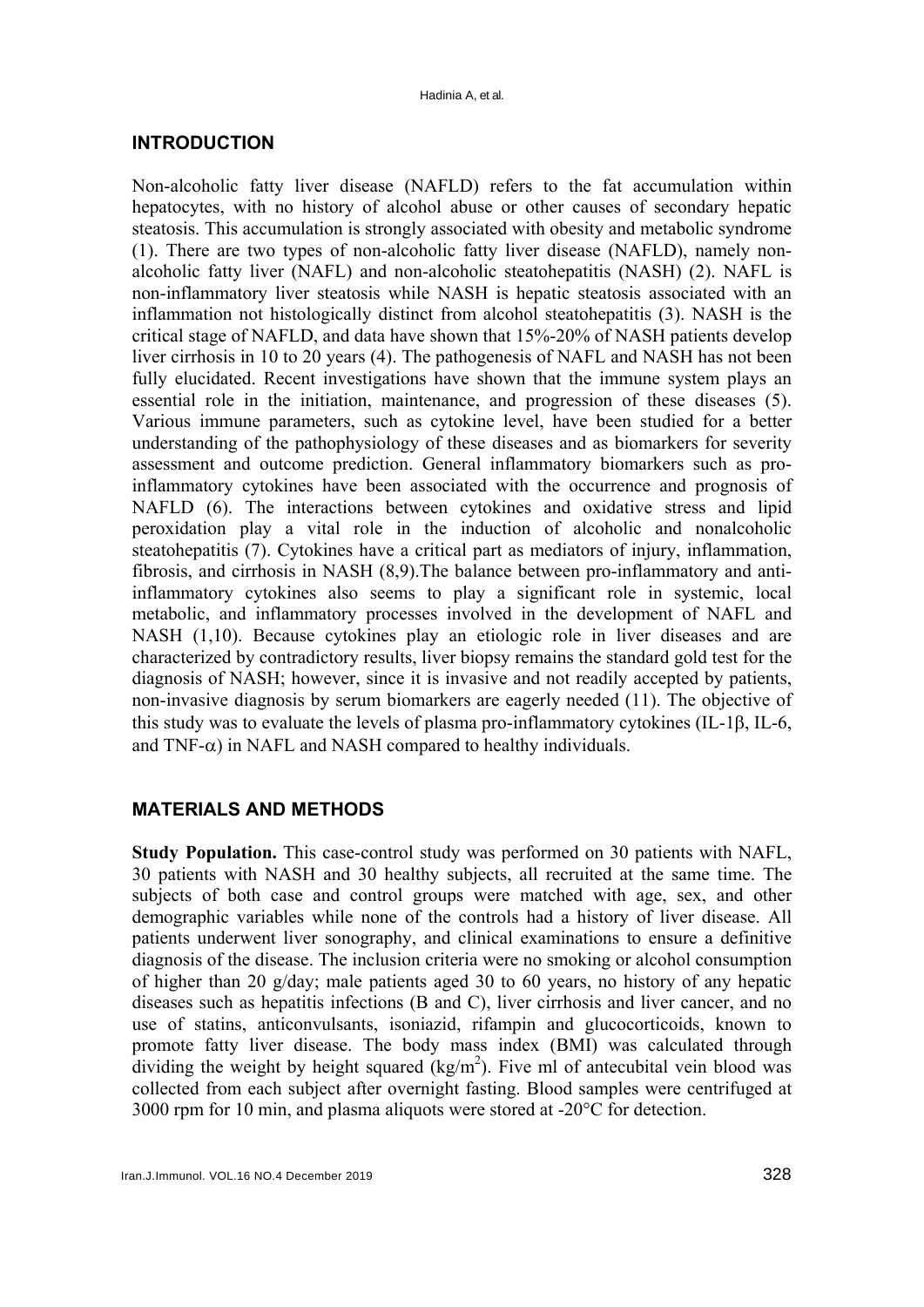**Biochemical Assays.** Aspartate aminotransferase (AST), alanine aminotransferase (ALT), alkaline phosphatase (ALP), triglyceride (TG), and direct bilirubin (DB) were measured using relevant diagnostic kits (Pars Azmoon Inc., Tehran, Iran).

**Cytokines Analysis.** The plasma samples were employed for IL-1 $\beta$ , IL-6, and TNF- $\alpha$ measurements using a commercial ELISA kit (Karmania Pars Gene, Kerman, Iran) based on the manufacturer's instructions. The lower detection limit of the IL-1 $\beta$  and TNF- $\alpha$  assay was 2 pg/ml, and that of IL-6 was 3 pg/ml. Absorption was measured via an ELISA reader (BioTek; Winooski, Vermont, USA) at 450 nm.

**Statistical Analysis.** One-way analysis of variance was used to compare data expressed as the mean  $\pm$  SEM. Associations between variables were calculated by Spearman correlation. p-value of 0.05 or less was considered as statistically significant.

#### **RESULTS and DISCUSSION**

All patients and healthy subjects were male. The mean ages of NAFL, NASH, and control subjects were  $44 \pm 1.84$ ,  $44 \pm 2.34$ , and  $38 \pm 2.04$  years, respectively. BMI levels showed significant differences between NASH and control group  $(p=0.001)$ ; however, NASH and NAFL cases were not significantly different in terms of BMI levels (p=0.181). The patients (NAFL and NASH) and the control group had differences regarding clinical and biochemical parameters. Nevertheless, significant differences existed between NASH and NAFL concerning ALT and AST levels (for ALT:  $46.22 \pm$ 5.50 in NASH Vs  $28.84 \pm 2.30$  pg/ml in NAFL: p=0.004, for AST:  $27.33 \pm 1.62$  in NASH Vs 21.15  $\pm$  0.86 pg/ml in NAFL: p=0.015) and between NASH and healthy subjects regarding the level of ALT (46.22  $\pm$  5.50 in NASH Vs 29.89  $\pm$  2.27 pg/ml in control group:  $p=0.007$ ), (Table 1).

|                              | Table 1. Plasma levels of biochemical parameters and demographic variables in |  |  |  |
|------------------------------|-------------------------------------------------------------------------------|--|--|--|
| patients and control groups. |                                                                               |  |  |  |

| <b>Parameters</b> | Control            | NAFL.              | <b>NASH</b>              |
|-------------------|--------------------|--------------------|--------------------------|
| ALT(U/L)          | $29.89 \pm 2.27$   | $28.84 \pm 2.30$   | $46.22 \pm 5.50^{a,b}$   |
| AST (U/L)         | $24.73 \pm 1.83$   | $21.15 \pm 0.86$   | $27.33 \pm 1.62^b$       |
| ALP(U/L)          | $209.94 \pm 19.93$ | $207.63 \pm 17.66$ | $229.94 \pm 22.59$       |
| DB (mg/dl)        | $0.31 \pm 0.03$    | $0.30 \pm 0.03$    | $0.33 \pm 0.03$          |
| $TG \, (mg/dl)$   | $145.21 \pm 16.59$ | $147.57 \pm 13.19$ | $156.00 \pm 15.11$       |
| BMI $(kg/m2)$     | $24.59 \pm 0.69$   | $26.79 \pm 0.65$   | $28.81 \pm 0.99^{\circ}$ |
| Age (years)       | $38.66 \pm 2.04$   | $44.00 \pm 1.84$   | $44.00 \pm 2.34$         |

ALT: alanine aminotransferase; AST: aspartate aminotransferase; ALP: alkaline phosphatase; DB: direct bilirubin; TG: triglyceride. Each value represents the mean  $\pm$  SEM. NAFL: non-alcoholic fatty liver; NASH: non-alcoholic steatohepatitis. <sup>a</sup>Significantly different from control group, p-value  $\leq 0.05$ . <sup>b</sup>Significantly different from NAFL group, p-value  $\leq 0.05$ .

After analyzing the plasma cytokine levels in patients and controls, we found that IL-1β was significantly higher in NASH patients  $(5.01 \pm 0.40 \text{ pg/ml})$  compared with NAFL  $(4.00 \pm 0.16 \text{ pg/ml}, \text{p=0.004})$  and controls  $(3.73 \pm 0.15 \text{ pg/ml}, \text{p=0.026})$ . Furthermore, IL-6 level was significantly higher in NASH patients  $(4.64 \pm 0.16 \text{ pg/ml})$  as compared to NAFL  $(4.19 \pm 0.07 \text{ pg/ml}, \text{p=0.004})$  and control group  $(4.24 \pm 0.05 \text{ pg/ml}, \text{p=0.013})$ .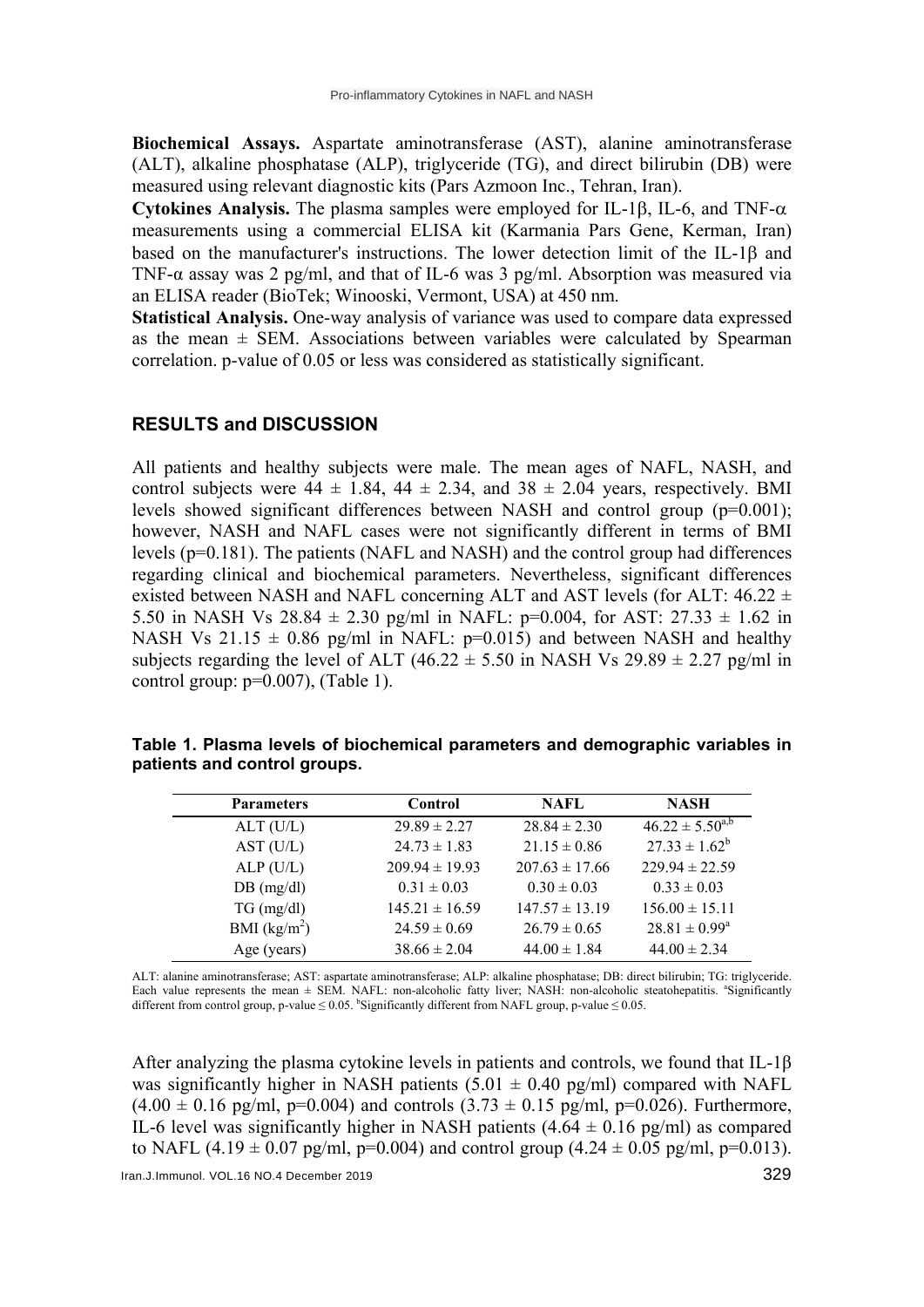On the contrary, TNF- $\alpha$  levels had no significant variations in NAFL (6.69  $\pm$  0.92 pg/ml) and NASH patients  $(6.04 \pm 0.95 \text{ pg/ml})$  in comparison with the control group  $(5.63 \pm 1.23 \text{ pg/ml})$  (p=0.903 and p=0.960). However, there was no significant difference between NAFL and control group regarding IL-1β, IL-6, and TNF-α levels (Table 2).

|         |  | Table 2. Plasma levels of pro-inflammatory cytokines in patients and control |  |  |  |
|---------|--|------------------------------------------------------------------------------|--|--|--|
| groups. |  |                                                                              |  |  |  |

| Cytokines             | Control         | NAFL            | NASH                  |
|-----------------------|-----------------|-----------------|-----------------------|
| IL-1β (pg/ml)         | $3.73 \pm 0.15$ | $4.00 \pm 0.16$ | $5.01 \pm 0.40^{a,b}$ |
| $IL-6$ (pg/ml)        | $4.24 \pm 0.05$ | $4.19 \pm 0.07$ | $4.64 \pm 0.16^{a,b}$ |
| TNF- $\alpha$ (pg/ml) | $6.04 \pm 0.95$ | $6.69 \pm 0.92$ | $5.63 \pm 1.23$       |

IL-1β; Interleukin-1β; IL-6: Interleukin-6; TNF-α; Tumor necrosis factor-α. Each value represents the mean  $\pm$  SEM. NAFL: nonalcoholic fatty liver; NASH: non-alcoholic steatohepatitis. <sup>a</sup>Significantly different from control group, p-value ≤ 0.05. <sup>b</sup>Significantly different from NAFL group, p-value  $\leq 0.05$ .

Further observed were statistically significant correlations between plasma TG and ALT activity, plasma TG, and BMI, as well as ALT activity and BMI. Moreover, positive correlations were observed between the plasma levels of inflammatory cytokines (IL-6, TNF- $\alpha$ , and IL-1 $\beta$ ). However, our findings did not show significant correlations between the plasma levels of inflammatory cytokines (IL-6, TNF-α, and IL-1β) and ALT activity or TG plasma levels (Table 3).

**Table 3. Statistical significant correlations between studied parameters.** 

| <b>Correlation Between</b>                   | Correlation<br>coefficient | p-value |
|----------------------------------------------|----------------------------|---------|
| TG plasma levels and ALT activity            | 0.276                      | 0.048   |
| TG plasma levels and BMI                     | 0.377                      | 0.006   |
| TG and IL-6 plasma levels                    | $-0.011$                   | $NS^*$  |
| TG and TNF- $\alpha$ plasma levels           | $-0.148$                   | $NS^*$  |
| TG and IL-1 $\beta$ plasma levels            | $-0.247$                   | $NS^*$  |
| BMI and ALT activity                         | 0.562                      | 0.000   |
| ALT activity and IL-6 plasma level           | 0.131                      | $NS^*$  |
| ALT activity and TNF- $\alpha$ plasma level  | $-0.222$                   | $NS^*$  |
| ALT activity and IL-1 $\beta$ plasma level   | $-0.151$                   | $NS^*$  |
| IL-6 and TNF- $\alpha$ plasma levels         | 0.356                      | 0.010   |
| IL-6 and IL-1 $\beta$ plasma levels          | 0.384                      | 0.040   |
| TNF- $\alpha$ and IL-1 $\beta$ plasma levels | 0.495                      | 0.000   |

\*NS; Not significant

Iran.J.Immunol. VOL.16 NO.4 December 2019 330 The pathogenesis of NAFL and NASH is highly convoluted (12). Pro-inflammatory cytokines play a pathophysiological role in the progression of NAFL and NASH through the induction of liver inflammation, apoptosis and fibrosis (13). Our findings showed that the levels of pro-inflammatory cytokines, including IL-6, TNF- $\alpha$ , and IL-1 $\beta$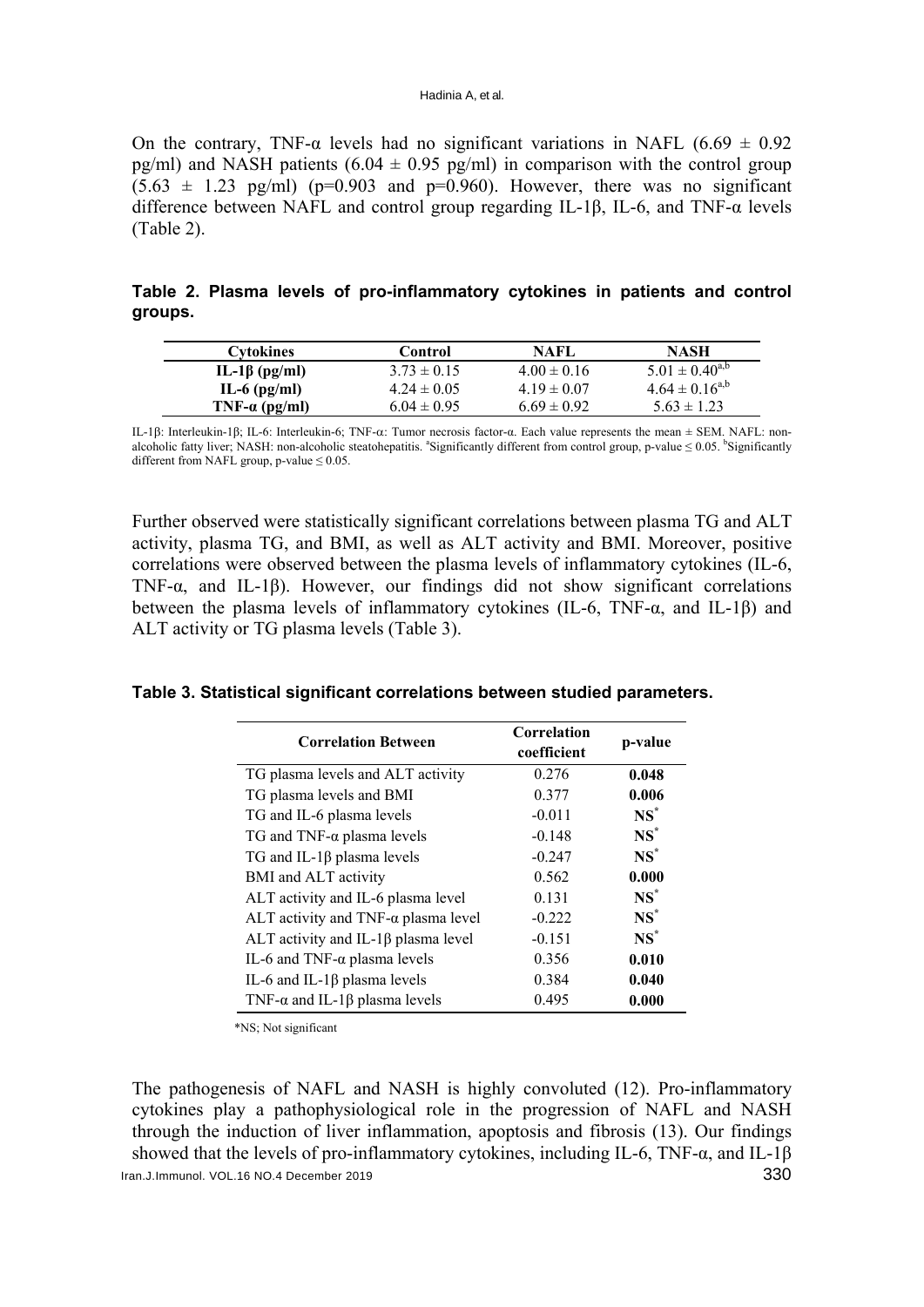were not significantly different between NAFL and control subjects; however, IL-6 and IL-1β significantly increased in NASH patients as compared to the controls and NAFL subjects. According to the present results, NAFL is a condition without inflammation while NASH is a disorder with inflammation. The role of IL-6 in fatty liver disease is also very complex, and its involvement in the progression of NAFLD is yet to be clarified (13). Numerous studies have demonstrated that the levels of IL-6 are higher in patients and animal models with NAFLD as compared to normal subjects (7,14,15). Mas *et al.* showed that diet-induced NASH was reduced in IL-6 knockout mice compared with the controls (16). In humans with NASH, a positive correlation was observed between IL-6 expression in hepatocytes and the severity of NAFLD (12,13). Yamaguchi *et al.* illustrated the paradoxical role of IL-6 in NAFLD (17). Therefore, we cannot exclude the possibility that IL-6 might also play an indirect deleterious role in NAFLD and NASH pathogenesis; however, its exact role in the pathogenesis of NAFLD and NASH remains to be specified. Several studies have demonstrated that IL-1β, in many ways, contributes to the development of NAFLD (18-20). Kumar *et al.* reported that IL-1 plasma levels were significantly higher among NAFLD patients compared to other chronic liver diseases, with significantly high levels in the advanced stage of fibrosis (21). In a diet-induced model of steatosis/steatohepatitis, an increase was observed in the hepatic expression of IL-1 $\alpha$  /β (12). TNF- $\alpha$  is a main factor in the progression of NAFL and NASH. Hotamisligil *et al.* reported a correlation between the expressions of TNF- $\alpha$  and insulin resistance in NASH subjects (22). Although the inhibition of TNF- $\alpha$  in NAFLD animal model is a therapeutic approach, the role of this cytokine in humans remains controversial. Moreover, a positive correlation was reported between TNF-α level and the degree of liver fibrosis in NASH patients (23). Zahran *et al.* showed that TNF-α was increased in NAFLD patients compared to the control group (24). In a cross-sectional study by Hui *et al.*, TNF-α levels were found to be significantly higher in NAFL patients compared to the controls; however, there existed no significant difference in terms of TNF- $\alpha$  levels between NAFL and NASH as diagnosed by liver biopsy (25). However, the role of TNF- $\alpha$  in NAFLD and insulin resistance is questionable. Lucero *et al.* did not observe any difference in the serum levels of TNF-α between NAFLD patients and healthy subjects (26). In another study, Musso *et al.* reported no significant differences concerning TNF-α serum levels among obese, nondiabetic NASH patients, and matched controls (27). Among all proinflammatory cytokines involved in the pathogenesis of NAFLD, TNF- $\alpha$  is the most commonly characterized by conflicting results. This is probably ascribed to the heterogeneity in study populations or various factors that might affect the plasma levels of TNF-α, sample sizes and factors that possibly interfere with plasma TNF-α level detection (1,28). The role of the TNF- $\alpha$  in NAFLD needs to be corroborated in future studies. In conclusion, pro-inflammatory cytokines did not differ between NAFL and control subjects, suggesting that the clinical data pertaining to the early stage of NAFLD (NAFL) are similar to healthy subjects; moreover, steatosis and inflammation develop in response to excessive pro-inflammatory factors in NASH patients. Furthermore, high plasma levels of IL-1β and IL-6 imply a systemic inflammation. Consequently, proinflammatory cytokines may induce an essential correlation between metabolic and liver disorders in fat accumulation and liver fibrosis.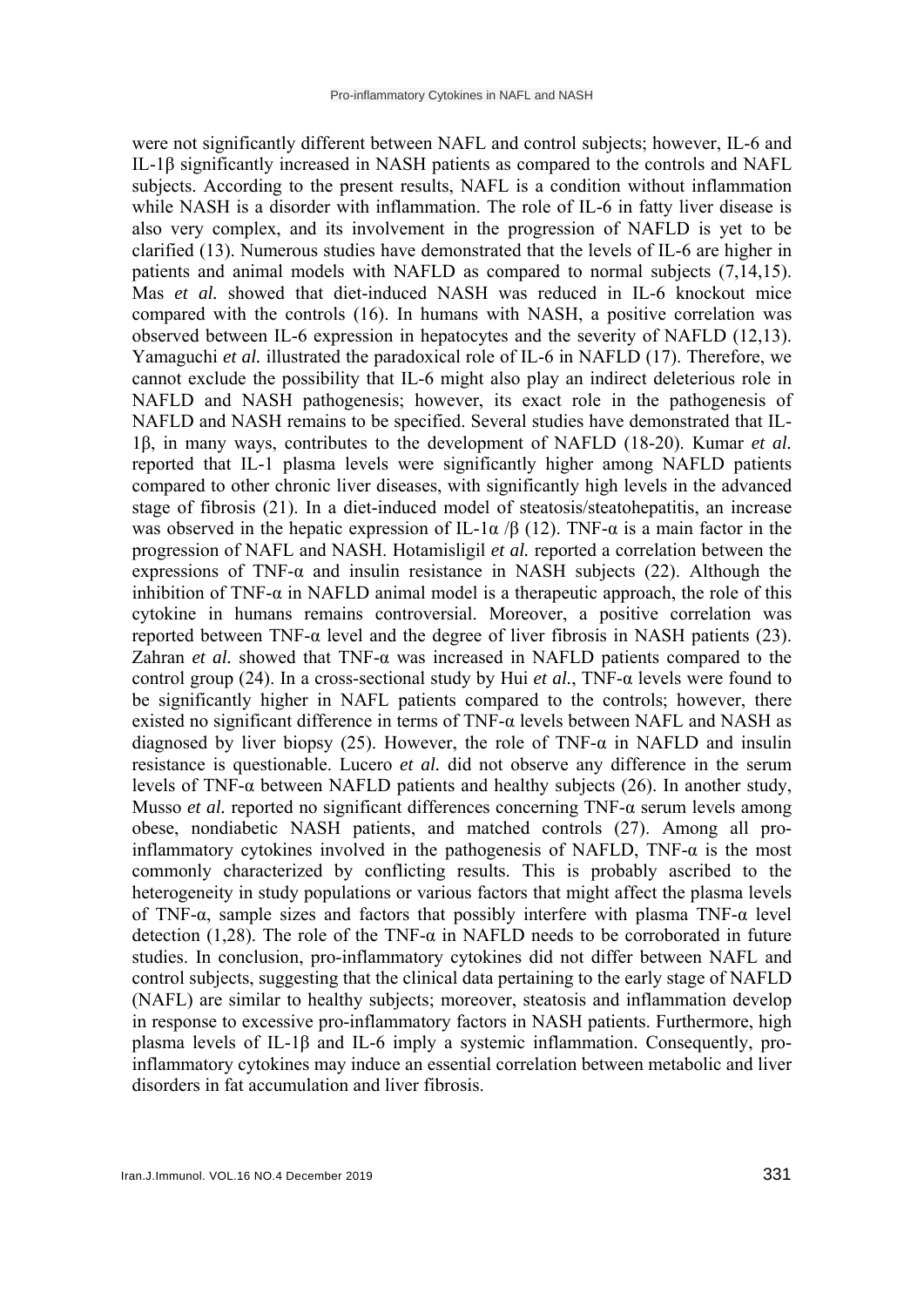#### **ACKNOWLEDGEMENTS**

The study was financially supported by Deputy of Research and Technology of Yasuj University of Medical Sciences (Grant No: 960161), Yasuj, Iran.

#### **REFERENCES**

- 1. Stojsavljević S, Palčić MG, Jukić LV, Duvnjak LS, Duvnjak M. Adipokines and proinflammatory cytokines, the key mediators in the pathogenesis of nonalcoholic fatty liver disease. World J Gastroenterol. 2014; 20:18070.
- 2. Borrelli A, Bonelli P, Tuccillo FM, Goldfine ID, Evans JL, Buonaguro FM, et al. Role of gut microbiota and oxidative stress in the progression of non-alcoholic fatty liver disease to hepatocarcinoma: Current and innovative therapeutic approaches. Redox Biol. 2018; 15:467- 479.
- 3. Bellentani S. The epidemiology of non-alcoholic fatty liver disease. Liver Int. 2017; 37 Suppl 1:81-84.
- 4. Yang M, Xu D, Liu Y, Guo X, Li W, Guo C, et al. Combined serum biomarkers in non-invasive diagnosis of non-alcoholic steatohepatitis. PLoS One. 2015; 10:e0131664.
- 5. Harley IT, Stankiewicz TE, Giles DA, Softic S, Flick LM, Cappelletti M, et al. IL-17 signaling accelerates the progression of nonalcoholic fatty liver disease in mice. Hepatology. 2014; 59:1830-9.
- 6. Paquissi FC. Immune imbalances in non-alcoholic fatty liver disease: from general biomarkers and neutrophils to interleukin-17 axis activation and new therapeutic targets. Front Immunol. 2016; 7:490.
- 7. Kugelmas M, Hill DB, Vivian B, Marsano L, McClain CJ. Cytokines and NASH: a pilot study of the effects of lifestyle modification and vitamin E. Hepatology. 2003; 38:413-9.
- 8. Bocsan IC, Milaciu MV, Pop RM, Vesa SC, Ciumarnean L, Matei DM, et al. Cytokines genotype-phenotype correlation in nonalcoholic steatohepatitis. Oxid Med Cell Longev. 2017; 2017:4297206.
- 9. Metrakos P, Nilsson T. Non-alcoholic fatty liver disease--a chronic disease of the 21st century. J Biomed Res. 2018; 32:327-335.
- 10. Valenti L, Fracanzani AL, Dongiovanni P, Santorelli G, Branchi A, Taioli E, et al. Tumor necrosis factor  $\alpha$  promoter polymorphisms and insulin resistance in nonalcoholic fatty liver disease. Gastroenterology. 2002; 122:274-80.
- 11. Bianchi L. Liver biopsy in elevated liver functions tests? An old question revisited. J Hepatol. 2001; 35:290-4.
- 12. Braunersreuther V, Viviani GL, Mach F, Montecucco F. Role of cytokines and chemokines in non-alcoholic fatty liver disease. World J Gastroenterol. 2012; 18:727-35.
- 13. Dogru T, Ercin CN, Erdem G, Sonmez A, Tapan S, Tasci I. Increased hepatic and circulating interleukin-6 levels in human nonalcoholic steatohepatitis. Am J Gastroenterol. 2008; 103:3217- 8.
- 14. Cai D, Yuan M, Frantz DF, Melendez PA, Hansen L, Lee J, et al. Local and systemic insulin resistance resulting from hepatic activation of IKK-beta and NF-kappaB. Nat Med. 2005; 11:183-90.
- 15. Haukeland JW, Damås JK, Konopski Z, Løberg EM, Haa- land T, Goverud I, et al. Systemic inflammation in nonalcoholic fatty liver disease is characterized by elevated levels of CCL2. J Hepatol. 2006; 44:1167-1174.
- 16. Mas E, Danjoux M, Garcia V, Carpentier S, Ségui B, Levade T. IL-6 deficiency attenuates murine diet-induced non- alcoholic steatohepatitis. PLoS One. 2009; 4:e7929.
- 17. Yamaguchi K, Itoh Y, Yokomizo C, Nishimura T, Niimi T, Fujii H, et al. Blockade of interleukin-6 signaling enhances hepatic steatosis but improves liver injury in methionine choline-deficient diet-fed mice. Lab Invest. 2010; 90:1169-78.
- 18. Nozaki Y, Saibara T, Nemoto Y, Ono M, Akisawa N, Iwasaki S, et al. Polymorphisms of interleukin-1 beta and beta 3-adrenergic receptor in Japanese patients with nonalcoholic steatohepatitis. Alcohol Clin Exp Res. 2004; 28(8 Suppl Proceedings):106s-10s.